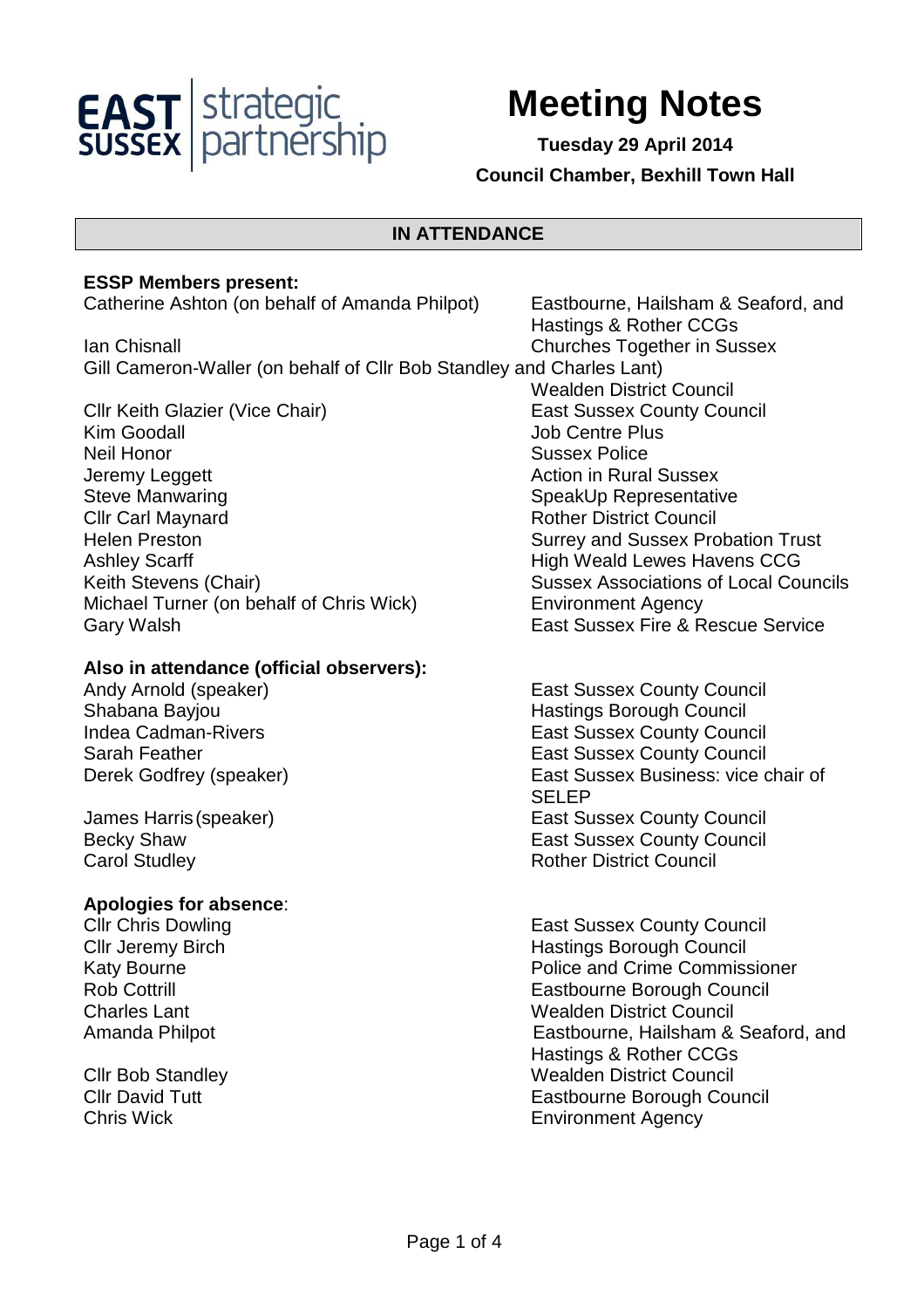## **1) Welcome and Apologies**

Keith Stevens welcomed Helen Preston as new member of ESSP and also welcomed ESSP members, delegates, observers, guests and speakers. Apologies were given and those attending on behalf of others were identified. Keith also thanked Cllr Maynard for hosting ESSP at Bexhill Town Hall, Council Chamber for the meeting.

#### **2) Urgent items of business**

Becky Shaw told members that a new bid had come into the Community Covenant as bids are approved through ESSP. Members agreed to delegate to Becky power to authorise bids on their behalf.

## **3) Notes of the meeting held on 21 January 2014 and Matters Arising**

Minutes were agreed as an accurate record and actions confirmed as completed.

## **4) SELEP Growth Bid and feedback from the Open For Growth Peer Challenge**

Derek Godfrey, East Sussex Business, introduced the item by giving background to the SELEP and its remit to unlock barriers to growth. The barriers identified when the SELEP was first set up in 2011 were: confidence, broadband, coastal issues and skills. The SELEP submitted its Strategic Economic Plan and Growth Deal to the Government on 31 March 2014. James Harris, ESCC, provided further detail of the Strategic Economic Plan and Growth Deal. The proposals in the Strategic Economic Action Plan set out the objective for £10 billion investment for the South East over the next 6 years.

Ian Chisnall, Churches Together in Sussex, asked that the Voluntary and Community Sector were recognised as important to the economic growth in East Sussex. Derek agreed and highlighted that it had been a point of discussion at the last meeting that the Voluntary and Community Sector were vital in people developing skills.

The Strategic Economic Partnership/ Growth Deal document is available at www.southeastlep.com/about-us/activites/our-growth-deal-and-strategic-economic-plan and the East Sussex chapter is between pages 88 and 108. The SELEP Business Engagement and Communications Manager, Zoe Gordon, is collating messages of support and endorsement. Please contact zoe.gordon@essex.gov.uk if you wish to add a message of support.

James Harris also provided feedback on the recent two tier 'Open for Growth;' peer challenge. The peer challenge took place in March and the report would be shared after the local elections in Hastings with a view to develop an action plan in line with the SELEP strategic economic plan and the current ESCC economic strategy to ensure no duplication of work.

#### **Action: All to contact Zoe Gordon to provide support/endorsement message for the SELEP Strategic Economic Partnership.**

**Peer challenge report to come back to ESSP either at a meeting or as part of the Assembly. SF/ICR to put on forward plan.**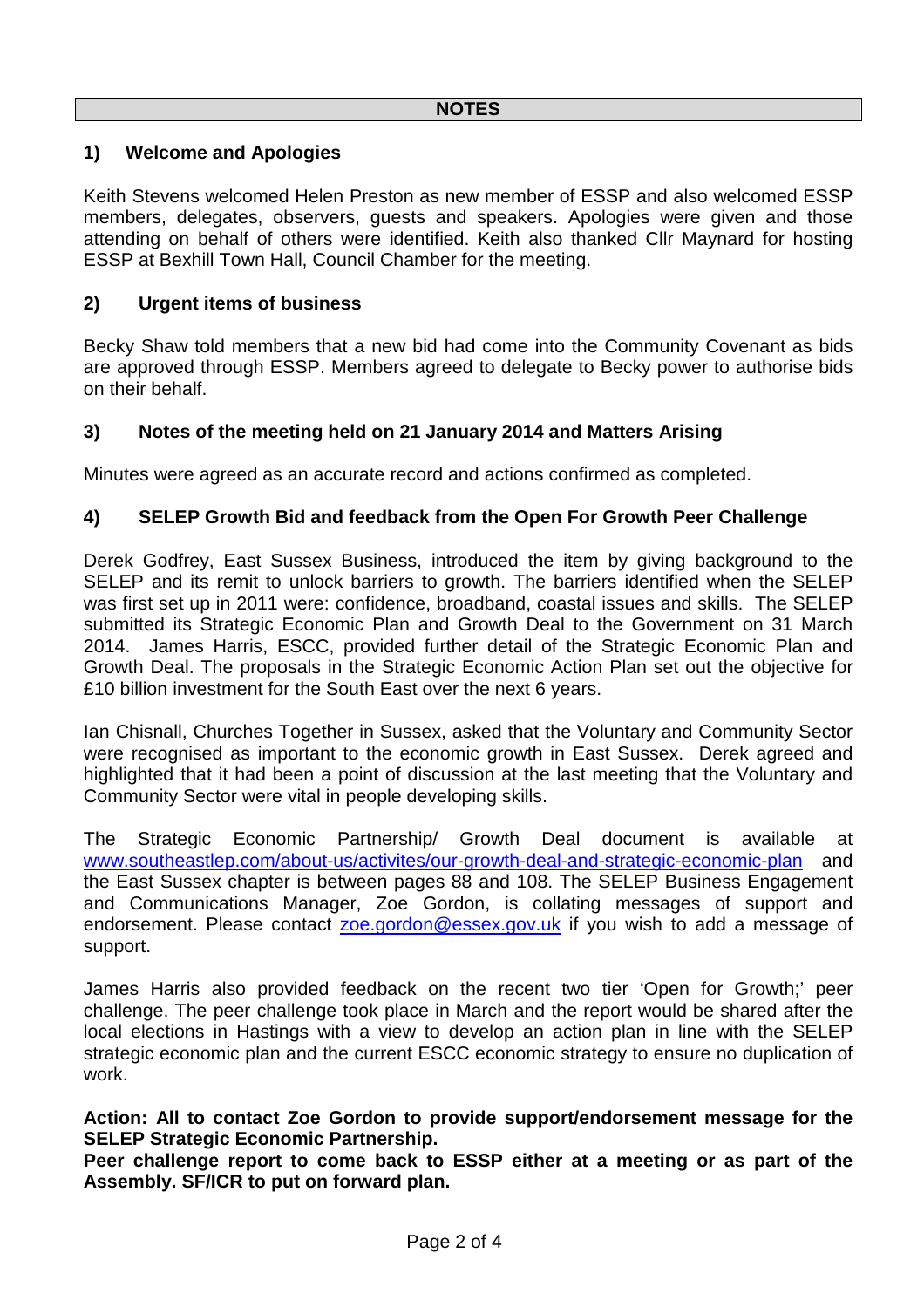## **5) Update from partners – Proposed changes to Service Provision in East Sussex and the City of Brighton and Hove.**

Gary Walsh, East Sussex Fire and Rescue Service, gave ESSP an update on the proposed changes to service provision in East Sussex Fire and Rescue Service (ESFRS). Gary highlighted the reductions in spending and outlined a continued commitment to partnership working at both a strategic and operational level to make people safe in their houses, safer on the roads and continue to educate children. Gary acknowledged that although a total merger with West Sussex Fire and Rescue Service was not going to go ahead at this time, and this would have helped to reduce budgets, there are still plans to merge the call centres and training facilities. Gary pointed out that ESFRS is still 'open for business' and hoped that ESFRS would still be approached to explore other ways of being more joined up and creative so that resources can have the greatest impact.

The Fire Authority would be looking at proposals and results of the consultation on the 5 June 2014.

The presentation for this item can be found online at the ESSP website.

# **6) Environment Strategy Annual Update**

Michael Turner, Environment Agency, provided the annual update of the Environment Strategy and asked ESSP to endorse the recommended actions for 2014-15.

Michael and Andy Arnold, ESCC, spoke of the work of the energy saving partnership and the importance of using the voluntary and community sector to get information out to residents on how they might use products from the Government's green deal to save money and reduce fuel poverty.

There were no objections to the recommended actions for 2014-15.The presentation for this item can be found online at the ESSP website. Michael agreed to attend a meeting later in the year to present progress.

#### **Action: Michael Turner to attend future ESSP meeting to present progress update. SF/ICR to add item to future ESSP meeting.**

#### **7) Information items (not for discussion)**

Update papers were circulated for information about the following items:

- Family Keywork
- SPACES Members were asked to contact Simone Cuthbert if they were able to offer space or had a requirement for space based on the spreadsheet that was circulated.

#### **8) Any Other Business**

Keith Stevens invited partners to give an update on their organisation at future ESSP meetings.

Keith Stevens asked any partners if they could offer a venue to host ESSP to contact Sarah Feather or Indea Cadman-Rivers. Kim Goodall offered the District office for JCP in Lewes for a future meeting,

Becky Shaw informed ESSP that Ditchling Museum has been shortlisted as Museum of the Year. Ditchling Museum is one of the six nominees of this year's Art Fund prize.